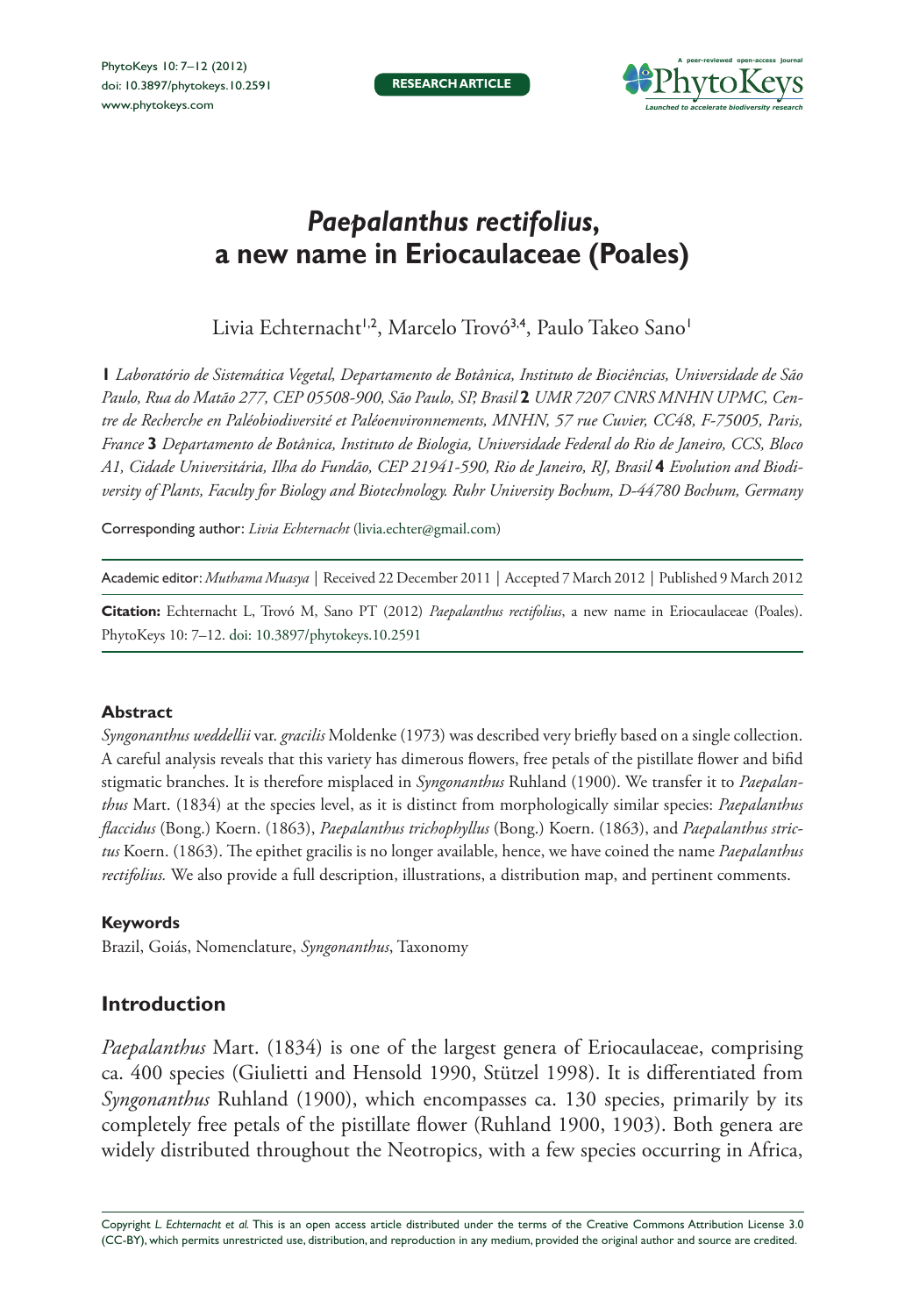Central America, and in the case of *Syngonanthus*, also in North America (Koernicke 1863, Ruhland 1903, Giulietti and Hensold 1990, Stützel 1998).

In the last century, Harold Norman Moldenke published hundreds of new Eriocaulaceae taxa, most of them based on the specimens of his personal herbarium, now hosted in the LL herbarium, and on the specimens deposited in the NY herbarium. Many of these descriptions are quite short, especially those from taxa below the species level. Thus, the identification of such taxa is problematic, relying obligatorily on the analysis of the type specimens. Recent analysis of these specimens leads to the conclusion that *Syngonanthus weddellii* var. *gracilis* Moldenke (1973) is misplaced within *Syngonanthus* and should be considered a distinct species in *Paepalanthus*. In order to solve this issue, we propose the following nomenclatural changes. We also provide a full description, comments, illustrations, and a distribution map.

#### **Taxonomy**

*Paepalanthus rectifolius* **Trovó, Echtern. & Sano***,* **nom. nov.** [urn:lsid:ipni.org:names:77118000-1](http://ipni.org/urn:lsid:ipni.org:names:77118000-1) [http://species-id.net/wiki/Paepalanthus\\_rectifolius](http://species-id.net/wiki/Paepalanthus_rectifolius) Fig. 1

**Replaced name:** *Syngonanthus weddellii* Moldenke var. *gracilis* Moldenke, Phytologia 25: 224. 1973. TYPE: BRAZIL. Goiás. Pirenópolis: Serra dos Pirineus, ca. 18 km E of Pirenópolis town, 1000 m alt., 15 Jan. 1972, H. S. Irwin, W. R. Anderson, M. Stieber & E. Y. Lee 34259 (holotype, LL!; isotype, NY!).

Herbs, 20–40 cm long. Aerial stem 10–20 cm long, pilose with long curled filamentous trichomes ca. 1 cm long, bearing distal inflorescences; after the flowering period, the stem elongates and ramifies distally to the inflorescences, giving rise to other inflorescences in the next fertile period. Leaves spirally disposed along the elongated stem, persistent, linear, flat, patent,  $2.0-4.0 \times 0.1-0.2$  cm, villous in both surfaces, with pedicellate filamentous erect to curled trichomes ca. 0.7 cm long, sheath enlarged, up to 2–3 mm, semi-amplexicaul, apex acute to acuminate. Spathes 2.5–3.5 cm long, abaxial surface pubescent as the leaves, oblique opening, apex acute. Scapes 10–45 per fertile branch, 15–25 cm long, pubescent with short adpressed simple trichomes, early glabrescent. Capitula 5–8 mm diam., spherical; involucral bracts in 5–8 series, oblong, concave, ca.  $3.0 \times 1.0$  mm, external series completely glabrous in both surfaces, internal series densely tufted and ciliated at the apex, with trichomes ca. 0.3 mm long, with clavate apical cells, golden, apex obtuse; receptacle semi-spherical, hairy. Flowers dimerous, ca. 150 per capitulum, ca. 4 times more staminates than pistillates. Floral bracts linear, flat, ca. 1.5 mm long, hairy toward the apex to glabrescent, trichomes with clavate apical cells, brown to dark, apex acute. Staminate flowers ca. 1.5–2.0 mm long, including the pedicel; pedicel ca. 0.5 mm long, with long (ca. 1 mm) trichomes; sepals navicular, ca. 1.0–1.5 mm long, hairy toward the apex, soon glabrescent, tri-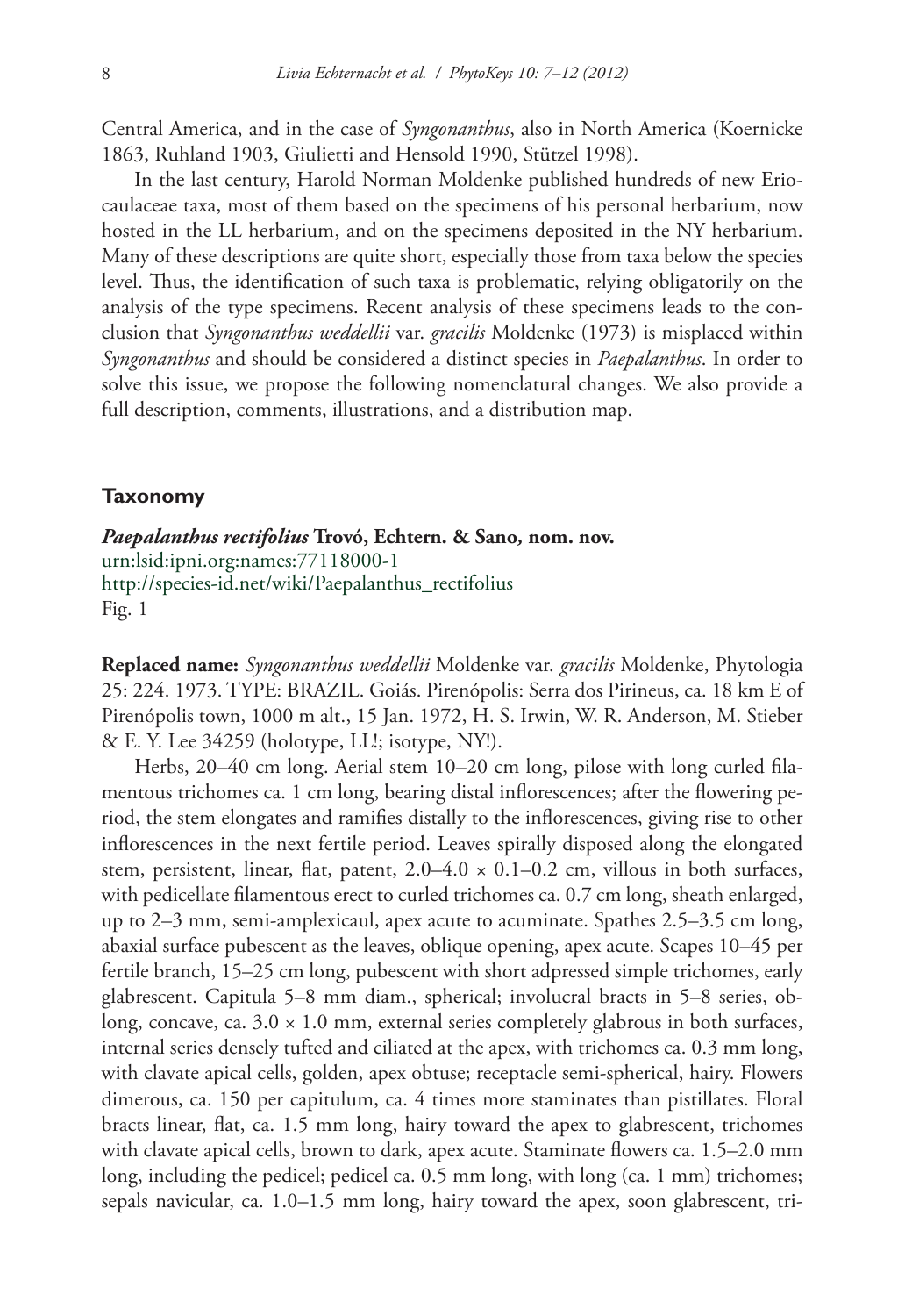

**Figure 1.** *Paepalanthus rectifolius* Trovó, Echter & Sano **A** Habit **B** Leaf detail **C** Involucral bract from the internal series, abaxial surface **D** Floral bract abaxial surface **E** Staminate flower **F** Pistillate flower **G** Gynoecium. Drawn from the type collection (*H. S. Irwin*, *W. R. Anderson*, *M. Stieber* & *E. Y. Lee 34259*, LL).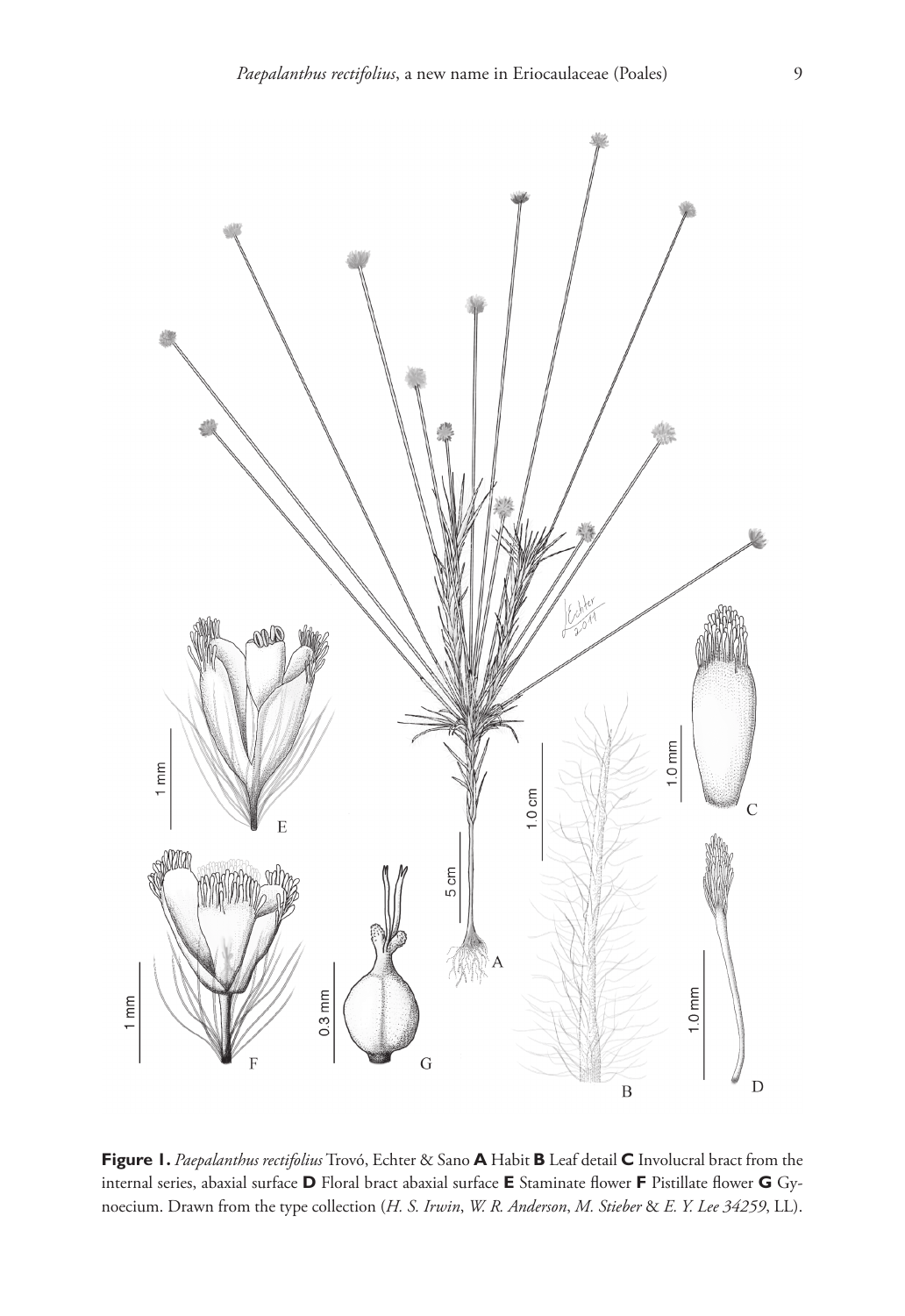

**Figure 2.** *Paepalanthus rectifolius* Trovó, Echter & Sano distribution map.

chomes with clavate apical cells, brown to dark in the apex, cream at the base, apex truncate, membranaceous; antophore ca. 0.5 mm long, cream, membranaceous; corolla tubular, ca. 1.0 mm long, glabrous, with the same color as the sepals, membranaceous, involute after anthesis; stamens ca. 1.0 mm long, anthers white; pistillodes 2, ca. 0.1 mm long, papillose, hyaline. Pistillate flowers ca. 1.5–2.0 mm long, including the pedicel; pedicel ca. 0.5 mm long, with trichomes ca. 1 mm long; sepals navicular, ca.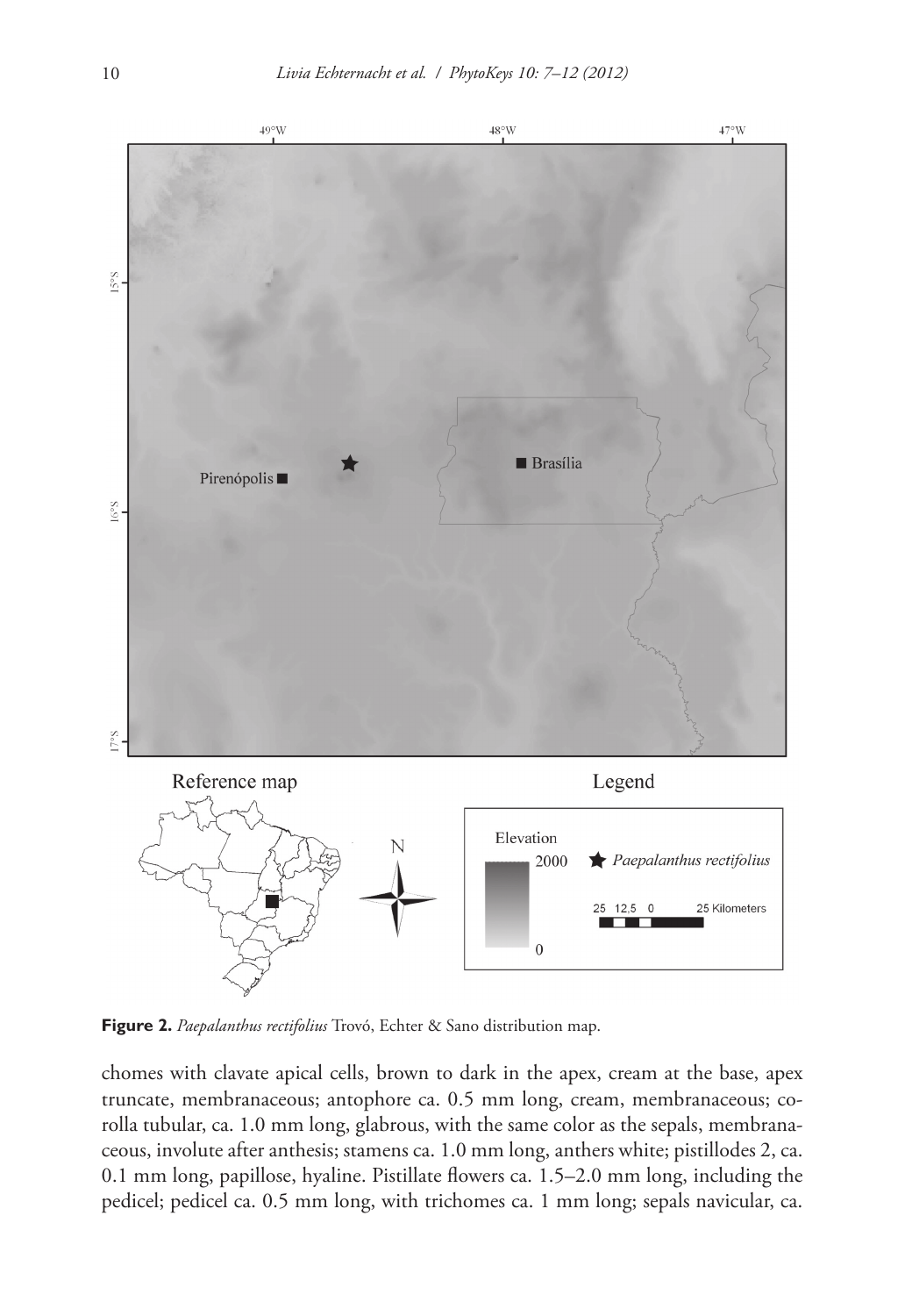1.0–1.5 mm long, hairy toward the apex, soon glabrescent, trichomes with clavate apical cells, brown to dark in the apex, cream at the base, apex truncate, membranaceous; petals free, ca. 1.0 mm long, densely pilose toward the apex, trichomes with clavate apical cells, hyaline, membranaceous; gynoecium ca. 0.5 mm long, ovary ca. 0.2 mm long, style ca. 0.2 mm, appendages ca. 0.05 mm long, hyaline, inserted at the same point of the stigmatic branches, stigmatic branches 0.2 mm long, bifid. Seeds not seen.

**Comments.** *Syngonanthus weddellii* var. *gracilis* Moldenke was misplaced in *Syngonanthus* as this taxon has truly free petals on the pistillate flower and bifid stigmatic branches. It is therefore transferred at the species level to *Paepalanthus*, a genus encompassing such morphological traits. The epithet *gracilis*, however, has been previously used in *Paepalanthus* by Koernicke (1863). Thus, since it is not available, we propose the new name *Paepalanthus rectifolius*, referring to straight and ascending leaves, which differ the species from the most similar ones. *Paepalanthus rectifolius* is known only from the type specimens collected in the mountains east of Pirenópolis, in the Serra dos Pirineus, Goiás, Brazil (Fig. 2). During our research on Eriocaulaceae systematics, we studied collections from several herbaria (B, BHCB, BM, BR, BRLU, C, CESJ, ESA, ESALQ, F, G, HUEFS, INPA, K, L, LE, LL, M, MO, NY, OUPR, OXF, P, R, RB, S, SP, SPF, UEC and UPS; acronyms in Thiers continuously updated). However, despite the presence of several collections from the Serra dos Pirineus, we did not find other specimen of *P. rectifolius* besides the type*.* Individuals with immature as well as old inflorescences were collected in January.

The morphologically related species are *Paepalanthus flaccidus* (Bong.) Koern. (1863), *Paepalanthus trichophyllus* (Bong.) Koern. (1863), and *Paepalanthus strictus*  Koern. (1863), three species with dimerous flowers recently excluded from *Paepalanthus* sect. *Diphyomene* Ruhland (1903) (Trovó and Sano 2010). As mentioned above, *Paepalanthus rectifolius* differs from these three species by its ascending and straight leaves (vs. recurved). It is easily differentiated from *P. strictus* and *P. trichophyllus* by its linear leaves (vs. lanceolate), golden involucral bracts (vs. dark castaneous), and linear floral bracts (vs. oblong). *Paepalanthus flaccidus* is the most similar species, due to the linear leaves, to the golden involucral bracts, whose internal series might also be tufted in the apex, and to the villous pubescence, with long pedicellate trichomes. Both may be considered sympatric as they are reported to Goiás and occur in the same habitats. *Paepalanthus rectifolius* is distinguished from *P. flaccidus* by its much longer leaves (2.0–4.0 cm vs. 0.5–1.5 cm), linear floral bracts (vs. oblong), and staminate flowers without lobes (vs. markedly lobed).

## **Acknowledgements**

We would like to thank the curators of the LL and NY herbaria for access to the historical collections of Eriocaulaceae. The Alexander von Humboldt Foundation provided financial support to M. Trovó; FAPESP (proc. 08/54886-1) and CAPES to L. Echternacht; and CNPq (proc. 307100/2009-0) to P.T. Sano.